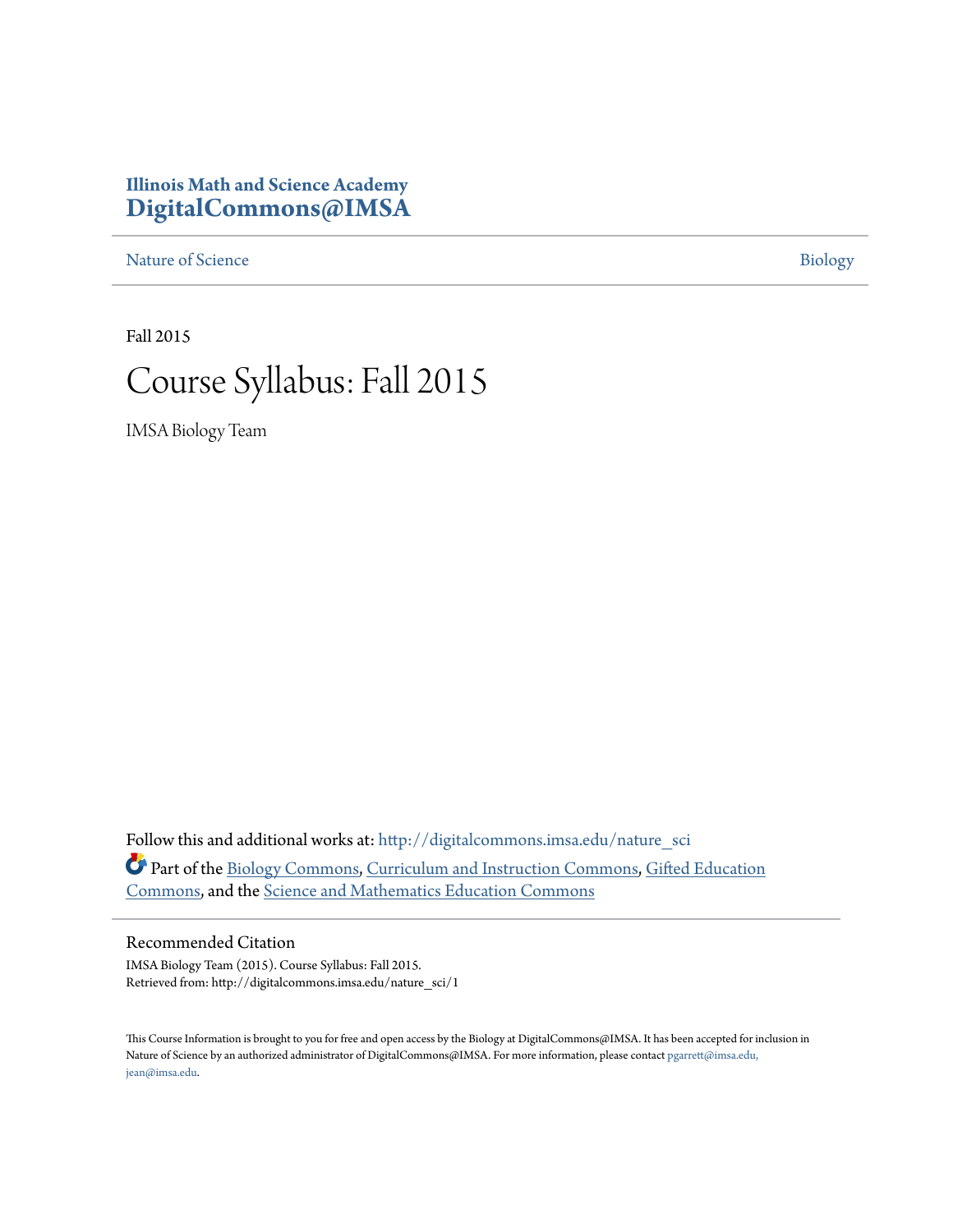## **Illinois Mathematics and Science Academy**

*A Pioneering Educational Community*

## *Comprehensive Course Syllabus for SI Biology (Fall 2014)*

## **Course Description**

*Scientific Inquiries in Biology* is a one-semester sophomore course for IMSA students to gain understanding and experience working with fundamental biological concepts. The course is based on essential questions that focus on the history of life on earth, biological processes fundamental to cellular function, and the interactions between organisms and the environment, all with an Evolutionary context. Students will engage in learning designed to generate growth in select Standards of Significant Learning.

## *Essential Content*

*The following IMSA Standards of Significant Learning are essential content that guide the choice of biological concepts found in Organisms and Ecosystems. As indicated in the list (FA = formal assessment; IA = informal assessment; and NA = not assessed), assessment is driven by them as well.* 

#### *SSLs and Associated Assessed Outcomes*

IA. Students are expected to demonstrate automaticity in skills, concepts, and processes that enable complex thought by:

- ➢ Completing homework activities and assigned reading to support content (**IA**),
- $\triangleright$  becoming adept at identified lab skills (NA),
- ➢ demonstrating competence on quizzes and (**FA**), and
- ➢ applying content knowledge in alternative scenarios and new problems (**FA**).
- IB. Students are expected to construct questions, forge connections and deepen meaning
	- $\triangleright$  informally in discussion groups, during set up and analysis of labs, and when observing data from experiments (**IA**), and
	- ➢ in formal assessments (**FA**).
- IC. Students are expected to precisely observe phenomena and accurately record findings
	- ➢ through lab experiments and assessments (**FA**/**IA**), and
	- ➢ through analysis of data generated from experiments (**FA**/**IA**).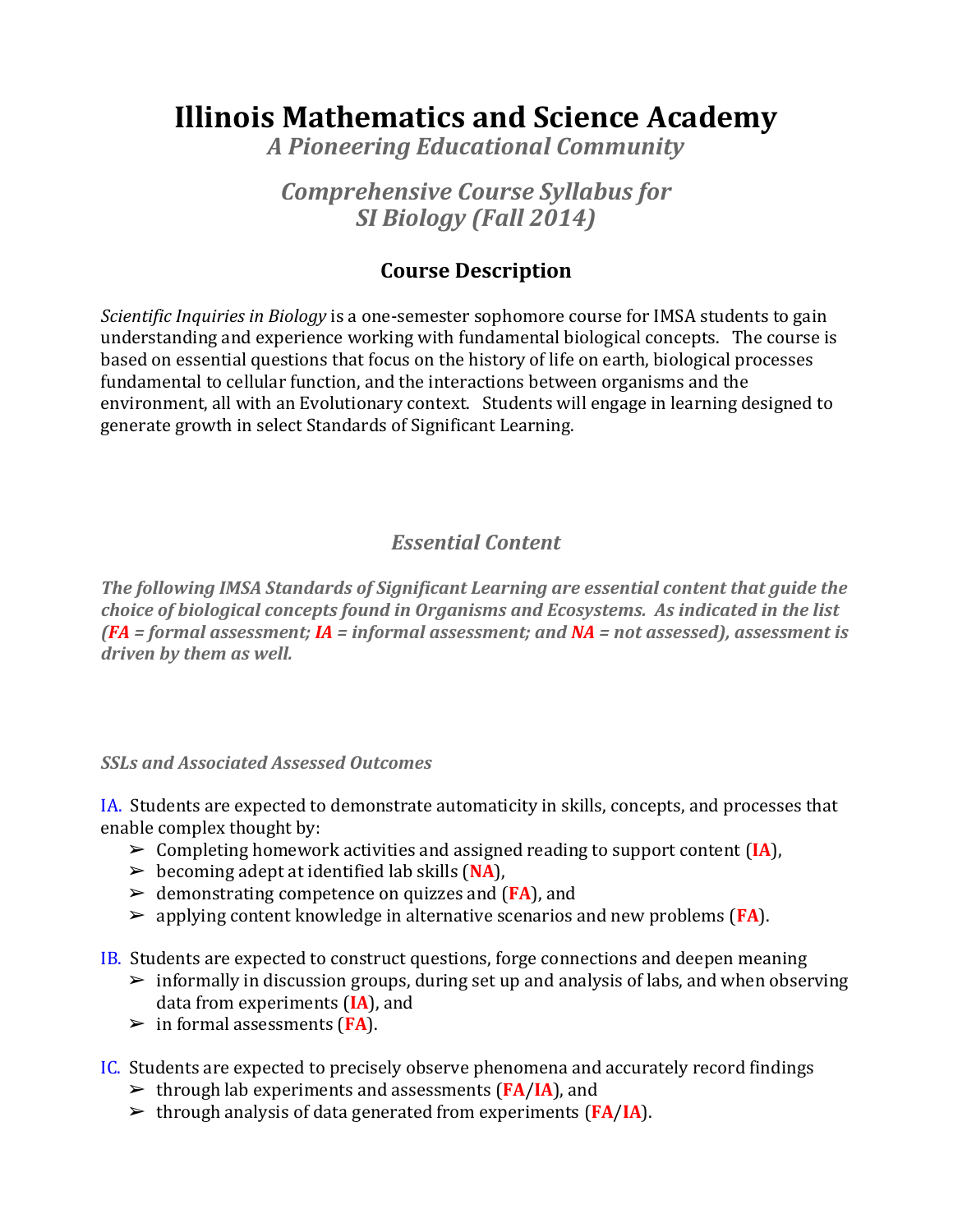ID. Students are expected to evaluate the soundness and relevance of information and reasoning

- ➢ by evaluating sources for research papers (**FA**),
- ➢ through analysis of experiments completed in lab (**FA**), and
- ➢ through explanation of models of phenomena in biology (**FA**).

IIA. Students confront misconceptions

- ➢ by completing a pre-assessment for the evolution unit (**NA**),
- ➢ processing information on the nature of science (**FA**),
- ➢ discussing the results in class (**IA**), and
- ➢ completing a follow-up assessment to determine extent of resolution of misconceptions (**IA**).

IIIA. Students use appropriate technologies as extensions of the mind

- ➢ through daily use of computers, including web sources and videos (**NA**),
- ➢ by using the course website as a resource (**NA**),
- $\triangleright$  by using computers to create graphical representations and perform other analyses of laboratory data **(FA/IA/NA**), and
- ➢ through use of standard laboratory equipment (**NA**).

IIIB. Students recognize, pursue, and explain substantive connections within and among areas of knowledge

- $\triangleright$  by studying the chemistry behind the biology (**FA**), and
- ➢ by studying the connections between sub-sections within biology (**IA**).

IIIC. Students recreate models and systems in biology, such as cell theory, evolution, DNA synthesis, as well as structures and functions of the cell and DNA, etc.,

- ➢ in classroom discussion and activities (**IA**),
- ➢ as well as in formal assessments (**FA**).

VB. In order for students to make reasoned decisions which reflect ethical standards, and act in accordance with those decisions, students

- $\geq$  are made aware of what plagiarism is, its ethical implications, and repercussions of plagiarizing (**IA**),
- $\triangleright$  are made aware of the scientific and ethical significance of accurately representing data (vs. not skewing data to fit expectations)(**IA**), and
- $\triangleright$  are assessed for the authenticity of written work and the efficacy of analysis of lab experimentation (**FA**).

### **Conceptual Content**

This course addresses questions which will help students to understand concepts fundamental to organisms and ecosystems. The main concepts, topics, and possible labs/activities addressed during the semester are listed in the following table.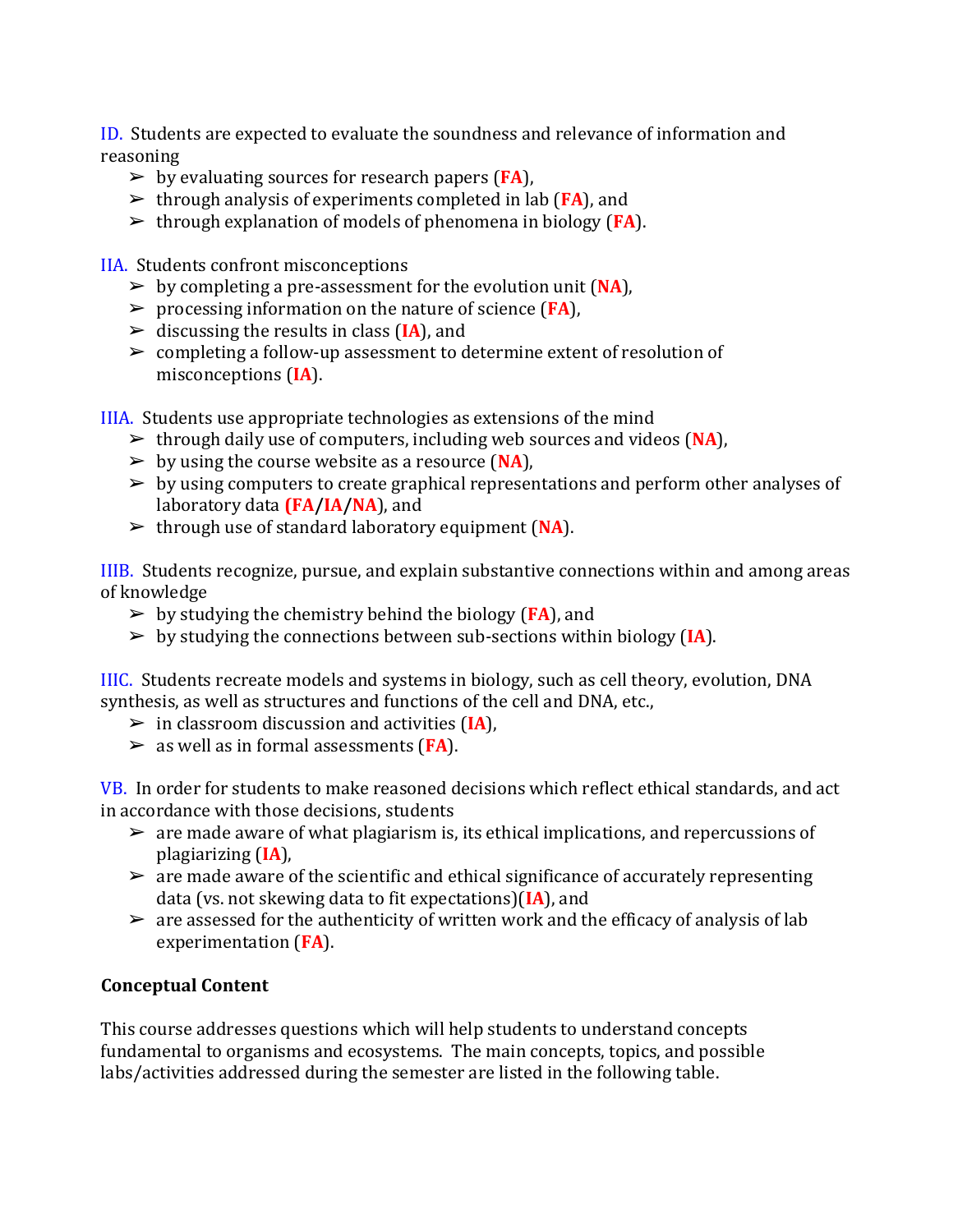| Unit                           | <b>Essential Questions</b>                                  | <b>Topics Covered</b>             |  |  |
|--------------------------------|-------------------------------------------------------------|-----------------------------------|--|--|
| <b>Unit 1: History of Life</b> | What is the history of biological life on                   | History of life on Earth          |  |  |
| on Earth & Evolution           | Earth through the current era?                              | Change over time*                 |  |  |
|                                | 0<br>What are the environmental,                            | Characteristics of the Earth      |  |  |
|                                | organismal, and geographical                                | and the life on it in different   |  |  |
|                                | characteristics of the Earth in                             | eras                              |  |  |
|                                | each Era?                                                   | Evolution*                        |  |  |
|                                | What has changed over time?<br>0                            | Nature of scientific              |  |  |
|                                | What has driven the changes in biological<br>life on Earth? | knowledge*                        |  |  |
|                                |                                                             | Definition & Structures*          |  |  |
|                                | How do we study biology?<br>0<br>What how is the            | Evidences* (include carbon        |  |  |
|                                | 0<br>process of science                                     | dating)                           |  |  |
|                                | done?                                                       | Mechanisms (basic level;          |  |  |
|                                | How do theories and<br>O                                    | $gene = trait)*$                  |  |  |
|                                | laws fit in?                                                |                                   |  |  |
|                                | What makes science<br>O                                     |                                   |  |  |
|                                | different than other                                        |                                   |  |  |
|                                | fields?                                                     |                                   |  |  |
|                                |                                                             |                                   |  |  |
|                                |                                                             |                                   |  |  |
|                                | What is Evolution?<br>o                                     |                                   |  |  |
|                                | How do you define<br>0                                      |                                   |  |  |
|                                | Evolution as a theory?                                      |                                   |  |  |
|                                | As a process?                                               |                                   |  |  |
|                                | What are some<br>O                                          |                                   |  |  |
|                                | evidences of Evolution?                                     |                                   |  |  |
|                                | How do structures<br>(homologous) and                       |                                   |  |  |
|                                | carbon dating support                                       |                                   |  |  |
|                                | the theory?                                                 |                                   |  |  |
|                                | What are the<br>O                                           |                                   |  |  |
|                                | mechanisms by which                                         |                                   |  |  |
|                                | Evolution as a process                                      |                                   |  |  |
|                                | occurs? How do                                              |                                   |  |  |
|                                | interactions between                                        |                                   |  |  |
|                                | different individuals of                                    |                                   |  |  |
|                                | the same species drive                                      |                                   |  |  |
|                                | change over time?                                           |                                   |  |  |
|                                | How do new species<br>0<br>arise?                           |                                   |  |  |
|                                |                                                             |                                   |  |  |
|                                |                                                             |                                   |  |  |
| Unit 2 & 3 Biological          | What fundamental biological processes                       | <b>Cell Structures</b>            |  |  |
| <b>Structures &amp;</b>        | for sustaining cellular and multicellular                   | Comparison of prokaryotes         |  |  |
| <b>Processes</b>               | life on Earth?                                              | & eukaryotes                      |  |  |
|                                | 0<br>What structures are the                                | Endosymbiotic theory *            |  |  |
|                                | fundamental structures involved                             | Organelles                        |  |  |
|                                | in these processes?                                         | Mitochondrial maternal            |  |  |
|                                | What are the steps involved in<br>O                         | inheritance *                     |  |  |
|                                | each of these processes?                                    | Molecular Structures (DNA/Protein |  |  |
|                                | How is each process regulated?<br>0                         | structures)                       |  |  |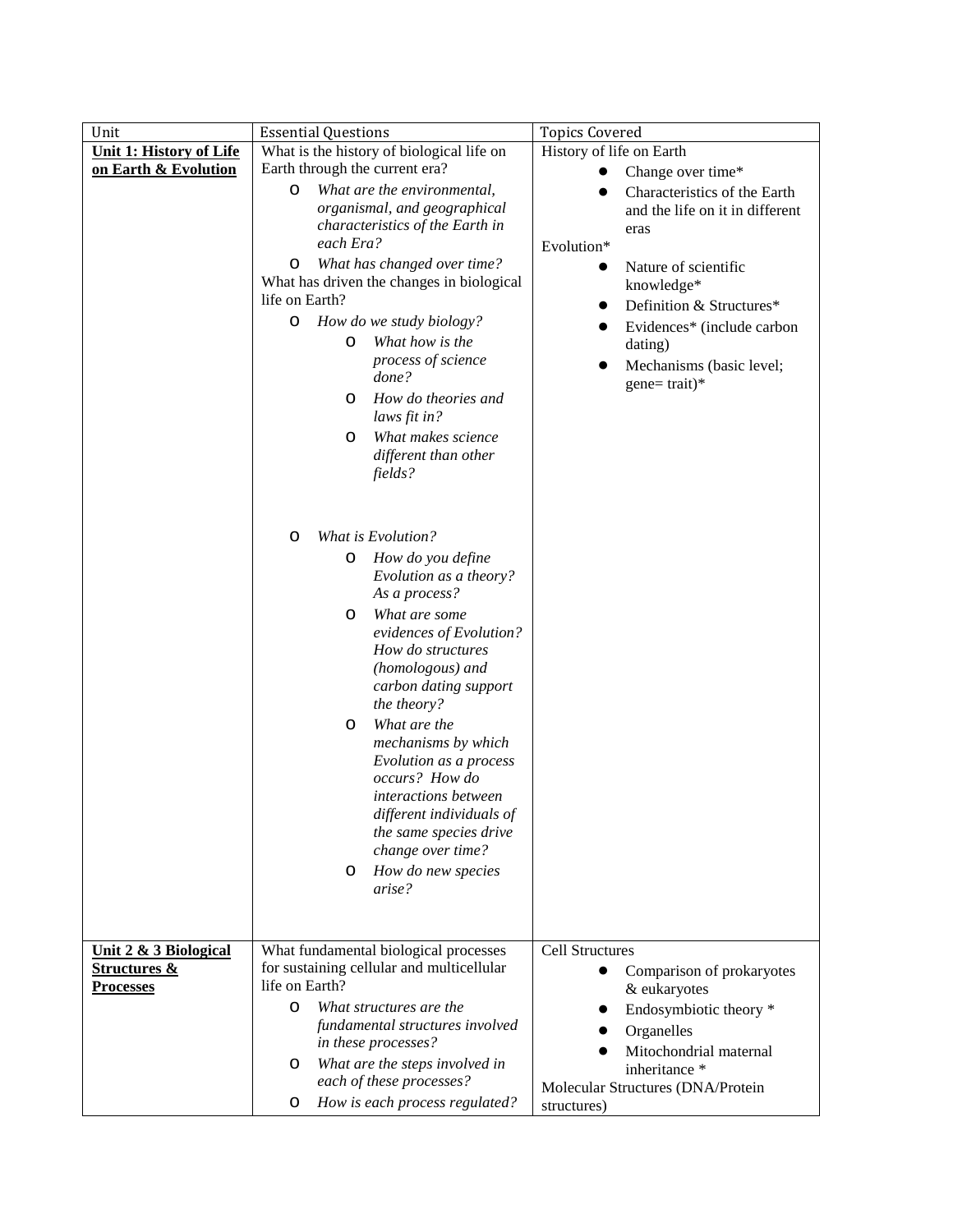|   |                                       |                             | <b>Basic bonding</b>                                                                                                                          |
|---|---------------------------------------|-----------------------------|-----------------------------------------------------------------------------------------------------------------------------------------------|
|   |                                       |                             | DNA structure                                                                                                                                 |
| 0 | How do these processes                |                             | Conservation of<br>0                                                                                                                          |
|   | contribute to the uniqueness          |                             | nucleotides across                                                                                                                            |
|   | within an organism (cell types)       |                             | all living                                                                                                                                    |
|   | and between different                 |                             | organisms*                                                                                                                                    |
|   | organisms?                            |                             | <b>RNA</b> Structure                                                                                                                          |
| 0 | How do changes in these               |                             | Protein Structure/Folding                                                                                                                     |
|   | processes contribute to<br>Evolution? |                             | Difficulty in protein<br>0<br>prediction; answer<br>with technology<br>only works because<br>of<br>ancestry/relatedness<br>/trends (comparing |
|   |                                       |                             | sequence to other                                                                                                                             |
|   |                                       |                             | known proteins)*S                                                                                                                             |
|   |                                       | Enzymes                     |                                                                                                                                               |
|   |                                       |                             | Basics on reactions and<br>coupling                                                                                                           |
|   |                                       | $\bullet$                   | Structure/Function                                                                                                                            |
|   |                                       |                             | Relationship* (change                                                                                                                         |
|   |                                       |                             | structure = change function,                                                                                                                  |
|   |                                       |                             | connect in next unit to<br>mutations)                                                                                                         |
|   |                                       |                             | Impact of conditions on                                                                                                                       |
|   |                                       |                             | enzyme structure/function                                                                                                                     |
|   |                                       | Replication & cell division |                                                                                                                                               |
|   |                                       |                             | Meselson and Stahl                                                                                                                            |
|   |                                       |                             | Extension of other<br>O                                                                                                                       |
|   |                                       |                             | ways to use isotopes                                                                                                                          |
|   |                                       |                             | in research                                                                                                                                   |
|   |                                       |                             | Okazaki Model                                                                                                                                 |
|   |                                       |                             | Mutations as a result of<br>replication error*                                                                                                |
|   |                                       |                             | Comparison of Prok & Euk *                                                                                                                    |
|   |                                       |                             | Mitosis & Meiosis                                                                                                                             |
|   |                                       |                             | Comparison of<br>0<br>mutations $\&$                                                                                                          |
|   |                                       |                             | outcome vs                                                                                                                                    |
|   |                                       |                             | replication *                                                                                                                                 |
|   |                                       |                             | Discussion of<br>O<br>recombination for                                                                                                       |
|   |                                       |                             | variety                                                                                                                                       |
|   |                                       |                             | Independent<br>O                                                                                                                              |
|   |                                       |                             | Assortment &                                                                                                                                  |
|   |                                       |                             | Segregation                                                                                                                                   |
|   |                                       |                             | Cell types/connect<br>O<br>to life cycle $(\&$                                                                                                |
|   |                                       |                             | where mutations                                                                                                                               |
|   |                                       |                             | matter most, etc)                                                                                                                             |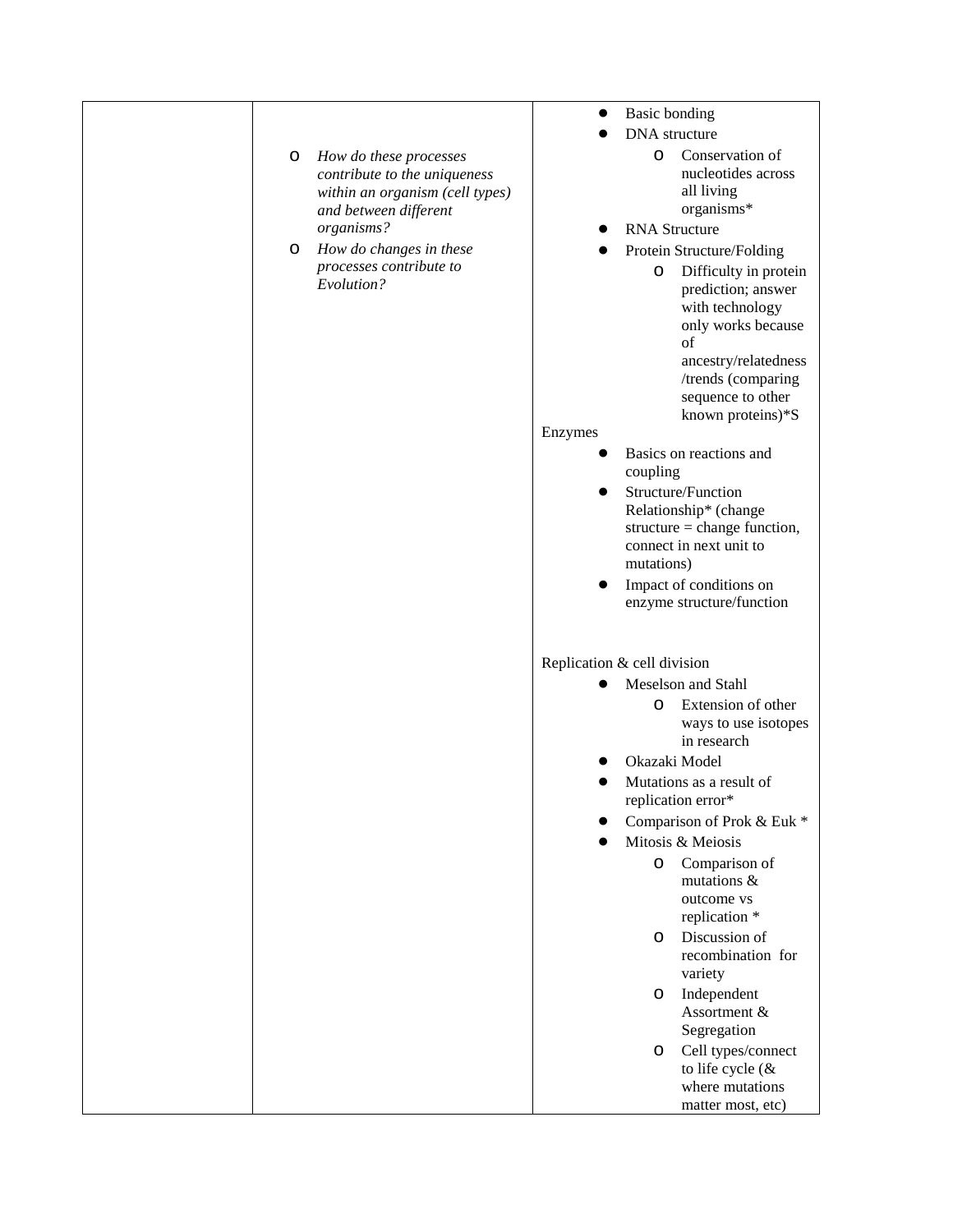|                        |                                                                               | Probabilities (later<br>0                                                             |
|------------------------|-------------------------------------------------------------------------------|---------------------------------------------------------------------------------------|
|                        |                                                                               | to connect to<br>population genetics)                                                 |
|                        |                                                                               |                                                                                       |
|                        |                                                                               | Protein Synthesis & Regulation (cell<br>differentiation)                              |
|                        |                                                                               | Gene structures<br>$\bullet$                                                          |
|                        |                                                                               | (promoter/terminator)                                                                 |
|                        |                                                                               | Transcription                                                                         |
|                        |                                                                               | mRNA structures<br>(lead/start/stop/trail/utr's)                                      |
|                        |                                                                               | Translation & folding<br>revisited                                                    |
|                        |                                                                               | Comparison of outcome<br>(long term) of mutations here<br>vs in replication/Meiosis   |
|                        |                                                                               | Addition of regulatory units<br>to increase/decrease<br>probability/how often created |
|                        |                                                                               | Cell differentiation (basics                                                          |
|                        |                                                                               | give some connection to<br>pathway, domino affect of                                  |
|                        |                                                                               | proteins being upregulated,<br>etc maybe mention hox?) $*$                            |
|                        |                                                                               | Regulation : lactose<br>metabolism?                                                   |
|                        |                                                                               | Photosynthesis & Respiration                                                          |
|                        |                                                                               | Development of<br>photosystems (historically)                                         |
|                        |                                                                               | Basic processes of light                                                              |
|                        |                                                                               | dependent and independent<br>reactions                                                |
|                        |                                                                               | Recycling                                                                             |
|                        |                                                                               | Connection to                                                                         |
|                        |                                                                               | structure/function                                                                    |
|                        |                                                                               | Evolution of different plant<br>types*                                                |
|                        |                                                                               | Partner process: Respiration                                                          |
|                        |                                                                               | * (evolutionary advantage of<br>interaction of the two                                |
|                        |                                                                               | processes/development of                                                              |
|                        |                                                                               | life                                                                                  |
|                        |                                                                               |                                                                                       |
| <b>Unit 4: Ecology</b> | How do interactions between organisms<br>and their environment play a role in | Ecology (geochemical cycles, food web,<br>species interactions)                       |
|                        | function and biological life of an                                            | Carbon and water cycles                                                               |
|                        | organism?                                                                     | Food web info/transfer of                                                             |
|                        | How do the processes addressed<br>O                                           | energy                                                                                |
|                        | previously contribute to these                                                | Species interactions: a few                                                           |
|                        | <i>interactions?</i>                                                          | examples *                                                                            |
|                        | How do essential components<br>O<br>like food and nutrients                   | Connect to natural<br>0<br>selection                                                  |
|                        | cycle/move through an<br>ecosystem?                                           | Revisit Evolution *                                                                   |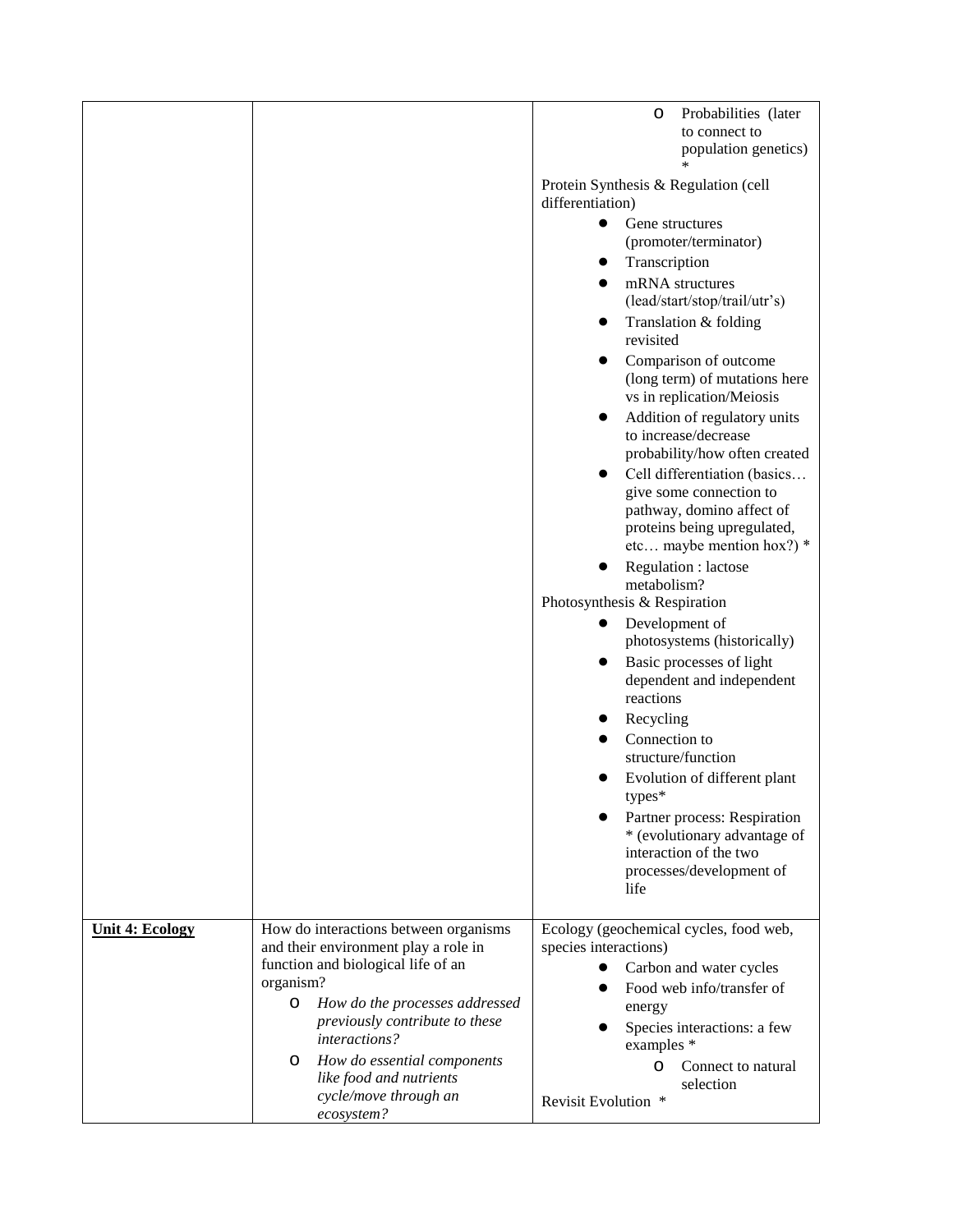|                           | 0<br>0<br>о<br>O | How do the interactions between<br>organisms and their<br>environment affect how<br>organisms interact with one<br>another? How does the species<br>diversity in an ecosystem impact<br>these relationships?<br>How do all of these interactions<br>characterize biological life and<br>promote Evolutionary change?<br>How can we study these<br>interactions and the changes<br>that occur over time in a<br>scientific manner?<br>How can we use our<br>fundamental understanding of<br>biological processes like<br>inheritance and the Evolutionary<br>mechanisms, as well as<br>statistical analysis, to determine<br>forces between change over<br>time? What are some challenges<br>with this? |   | $\mathbf{O}$ | Population genetics:<br>HardyWeinberg*<br>How to analyze<br>change over time:<br>connect to<br>mechanisms for HW<br>Equil Criteria |
|---------------------------|------------------|--------------------------------------------------------------------------------------------------------------------------------------------------------------------------------------------------------------------------------------------------------------------------------------------------------------------------------------------------------------------------------------------------------------------------------------------------------------------------------------------------------------------------------------------------------------------------------------------------------------------------------------------------------------------------------------------------------|---|--------------|------------------------------------------------------------------------------------------------------------------------------------|
|                           |                  |                                                                                                                                                                                                                                                                                                                                                                                                                                                                                                                                                                                                                                                                                                        |   |              |                                                                                                                                    |
| <b>Unit 5: Extinction</b> |                  | What is extinction?                                                                                                                                                                                                                                                                                                                                                                                                                                                                                                                                                                                                                                                                                    | ● |              |                                                                                                                                    |
|                           | 0<br>0<br>0      | What extinctions have happened<br>so far, and what has contributed<br>to them? What are the main<br>causes behind the current<br>extinction?<br>How have humans uniquely<br>influenced changes in biological<br>life on Earth in the most current<br>era? Why is our influence<br>unique from that of other<br>organisms?<br>What are some risks and<br>negative impacts of our<br>interaction as a species with<br>other biological life and                                                                                                                                                                                                                                                          |   |              |                                                                                                                                    |
|                           | O                | ecosystems?<br>What can we do to reverse or<br>minimize the negative impact we<br>have had on Earth's biology for<br>the future?                                                                                                                                                                                                                                                                                                                                                                                                                                                                                                                                                                       |   |              |                                                                                                                                    |